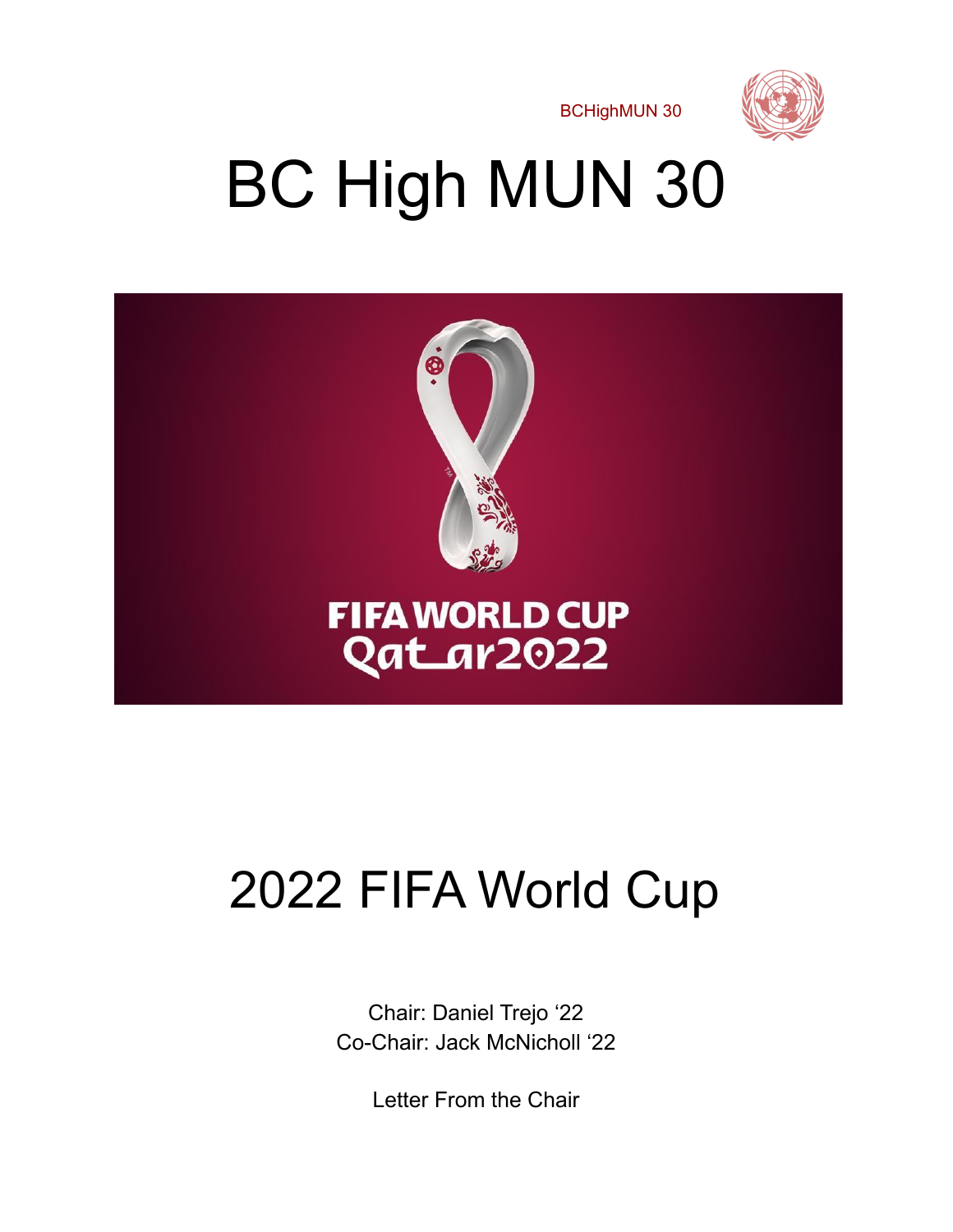

Greetings Delegates,

My name is Daniel Trejo and I am a senior here at BC High. I have been a part of the Model UN program since I was a freshman. For the past four years, I have participated in our annual conference either as part of the crisis staff or being a chair. Outside of Model UN, I am part of the Mock Trial team, Hispanic-Latino Association, and soccer team.

I remember first recommending this committee for the BC High conference back when I was a sophomore, so I'm excited to finally be able to chair it. This is an intermediate committee, which means you should come prepared to discuss all of the topics outlined in this document. You don't have to overwhelm yourself with research, but familiarize yourself enough with the issues to be able to voice your opinions, keeping in mind to be as accurate to your person's position as possible. If you would like to be in contention for the Ben Maher Position Paper Award, you should email me your position papers before the first committee session begins. The sooner, the better (I do not want to be reading position papers during the lunch break). Additionally, winning this award will not affect your chances of winning other awards, so do not be reluctant to email you papers.

With all that out of the way, you should find this background guide to be a good starting point for your research. Or if it's your only source of information, that's fine by me. I just want to see active debating until closing ceremonies. If you have any questions, feel free to reach out to me.

#### Sincerely,

Daniel Trejo'22 | d.trejo22@students.bchigh.edu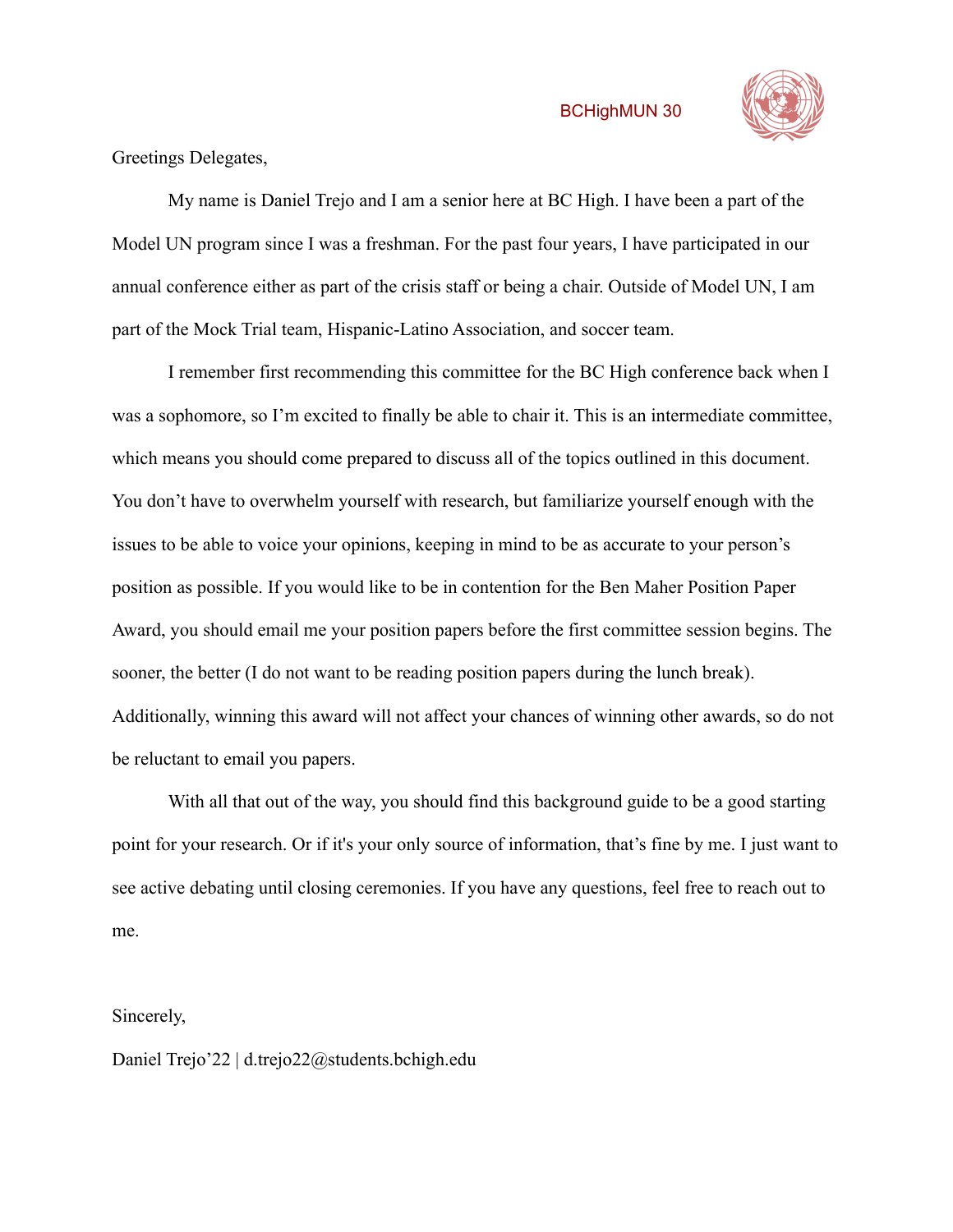

### Letter from the Co-Chair

Greetings Delegates,

My name is Jack McNicholl and I am a senior here at BCH. Outside of Model UN I play soccer and rugby, and hope to study business in college. My favorite Model UN moment was last year during our conference where I was on the crisis staff during a North/South Korean dispute. Many of my friends were all working with me on it and it was a great experience for my first time hosting a committee. I'm very excited to be a part of this committee because both Dan and I enjoy soccer as well as debate, making this particular committee a perfect match for us.

Sincerely,

Jack McNicholl '22 | jf.mcnicholl22@students.bchigh.edu.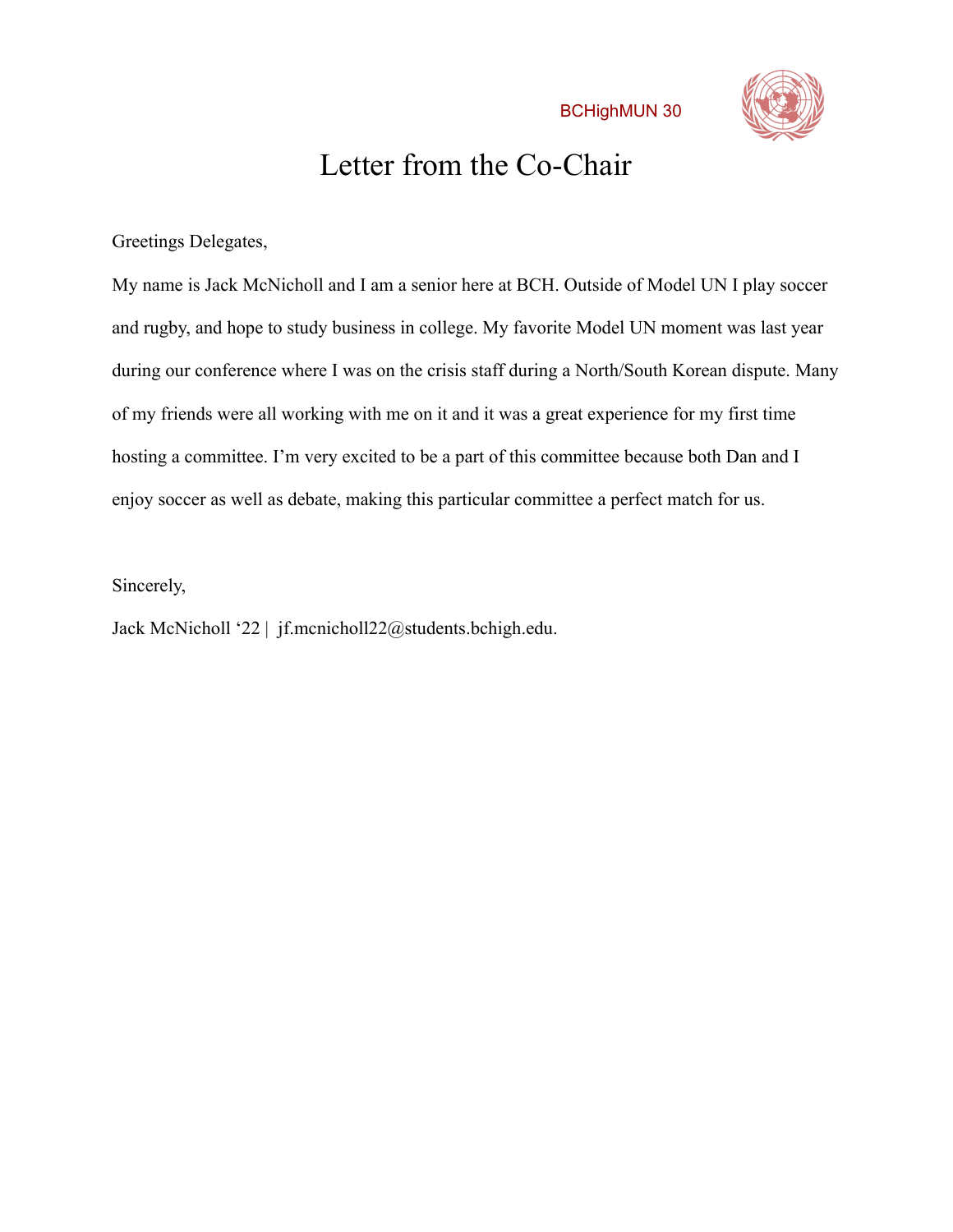

### Table of Contents

- I. Important Prerequisites
- II. History of FIFA
- III. Current Issue
- IV. Delegate Positions
- V. Questions to Consider
- VI. Works Cited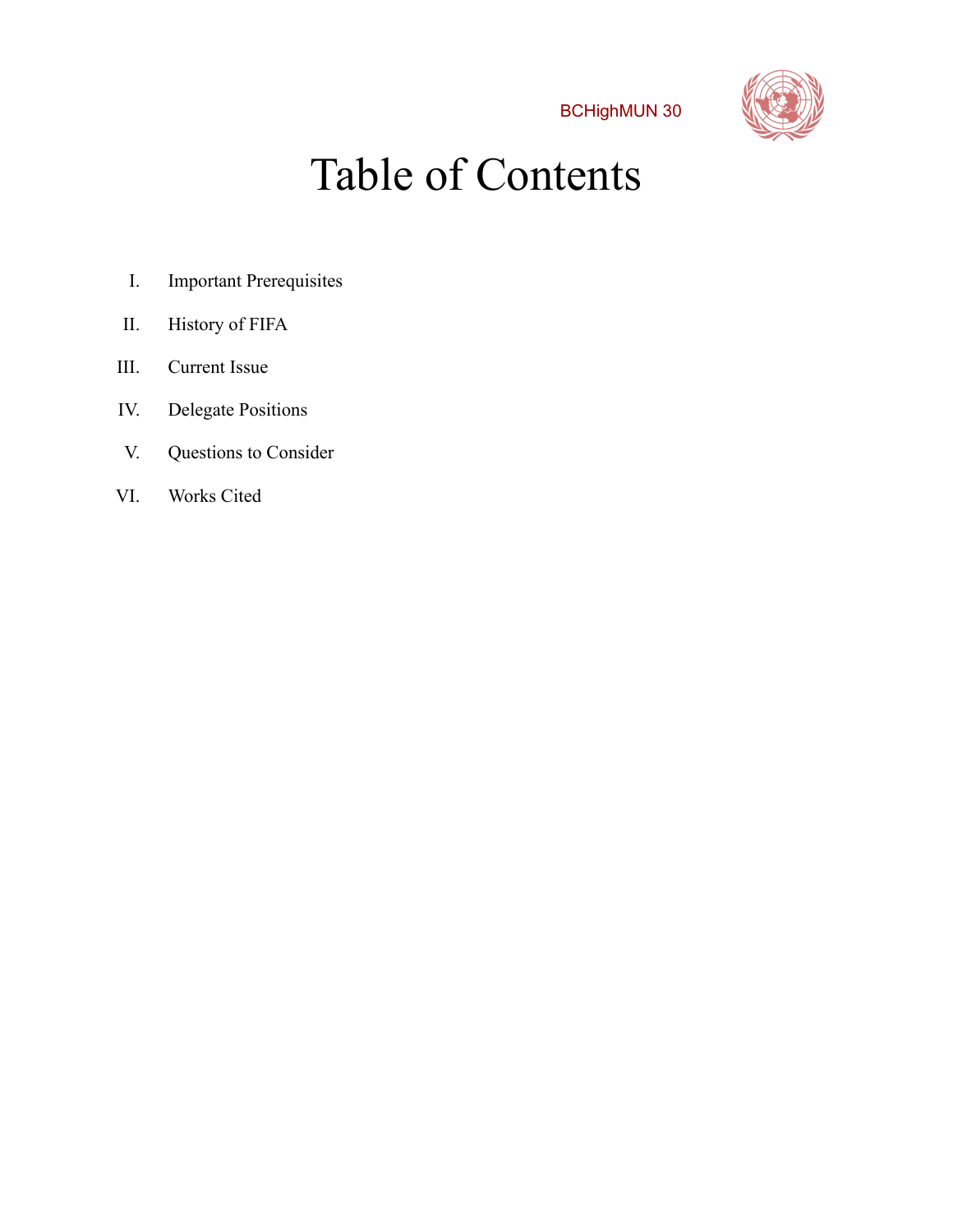

## Important Prerequisites

- This committee will take place in early 2020, along the same time as the French authorities investigate the results of the 2022 World Cup hosts
- I urge you all to watch these videos, above all else. It will give you an idea of what's at stake.
	- 1. <https://www.youtube.com/watch?v=WIaWTESJjrg>
	- 2. <https://www.youtube.com/watch?v=Vw34wMAqWzc>
	- 3. <https://www.youtube.com/watch?v=c0cUE-ePDEc>
	- 4. <https://www.youtube.com/watch?v=A-r9sj7zHJ4>
- In this background guide, football refers to association football, better known here as soccer. I AM NOT REFERRING TO AMERICAN FOOTBALL/NFL. No, I do not care that we live in America, I will use both terms interchangeably.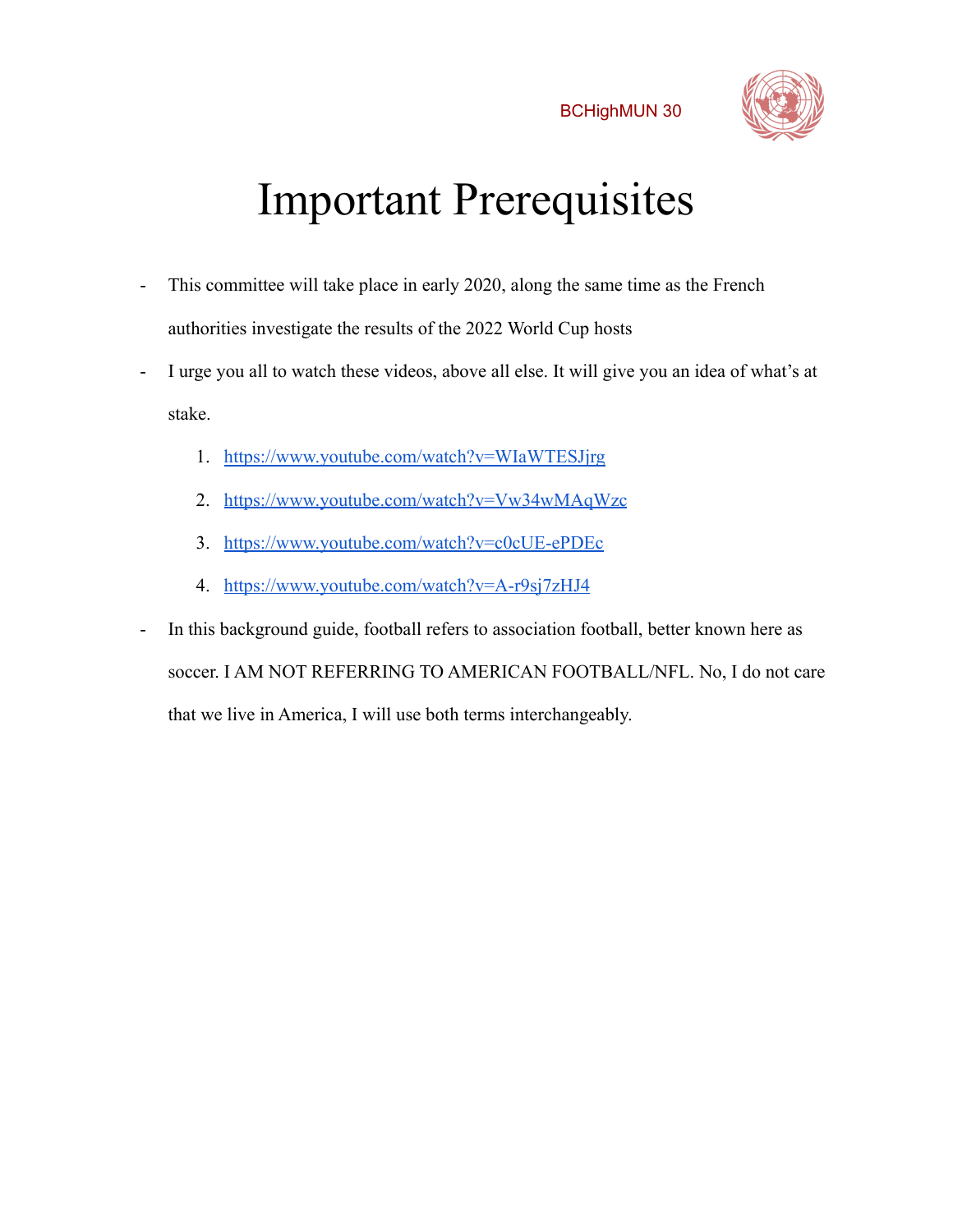

### II. History of FIFA

#### Origins of FIFA and the World Cup

FIFA, also known as the Federation Internationale de Football Association, was created in Paris, 1904 by 7 member countries–Belgium, Denmark, France, Netherlands, Spain, Sweden, Switzerland. The goal was to replicate England's Football Association, which acted as the governing body, only this would be on an international level. After the success of the first international football match between France and Belgium, FIFA established its rules, namely:

- Reciprocal and exclusive recognition of the national associations
- Players cannot play for multiple national teams (For the most part. There are some exceptions)

Playing matches according to Laws of the Game of Football Association Ltd. Soon after the creation of FIFA, talks of an international tournament resulted in the FIFA president asking its members if they would be interested in such an event. In 1930, the first World Cup was hosted by Uruguay, who won the selection through its promise to split the profits with FIFA and other countries, while incurring all of the debt. The relative success of this tournament led to the continued tradition of holding an international tournament every four years, with exception to a few years due to the World Wars.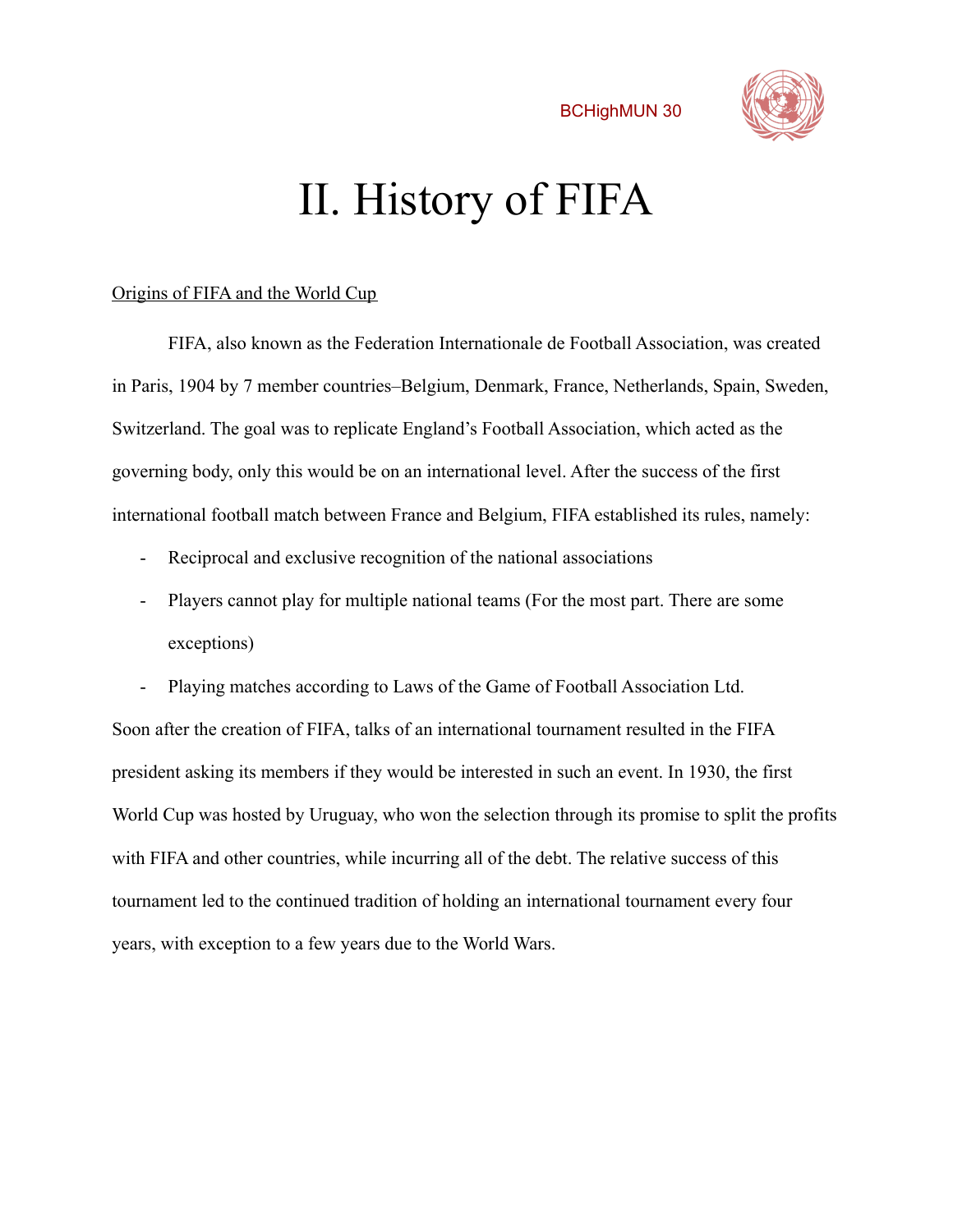

### Controversies Surrounding FIFA

In 2015, the US department of justice indicted 14 executives, 9 of which were FIFA officials, charging them with racketeering, wire fraud and money laundering over the course of 24 years by exploiting the international soccer industry. These defendants were accused of participating in criminal activities, in which they would collude with sports marketing executives to block out competitors from contracts involving rights to international tournaments in exchange for illicit payments totalling approximately \$150 million since 1991. The nine FIFA officials were:

- Jeffrey Webb: FIFA Vice President and executive committee member
- Eduardo Li: FIFA executive committee member-elect
- Julio Rocha: FIFA development officer
- Costas Takkas: worked for CONCACAF president
- Jack Warner: former FIFA Vice President and executive committee member
- Eugenio Figueredo: FIFA Vice President and executive committee member
- Rafael Esquivel: CONMEBOL executive committee member
- José María Marin: member of FIFA organizing committee for Olympic football tournaments
- Nicolas Leoz: FIFA executive committee member

Chuck Blazer, a former FIFA committee member, CONCACAF general secretary, and President of the US Soccer Federation gave testimony in New York in 2013 regarding corruption in FIFA (fancy talk for saying he snitched). Blazer admits to accepting bribes, along with other members of the FIFA executive committee, in exchange for selecting South Africa to be the 2010 World Cup hosts. This instance of bribery first began in 2004 and continued until 2011, but there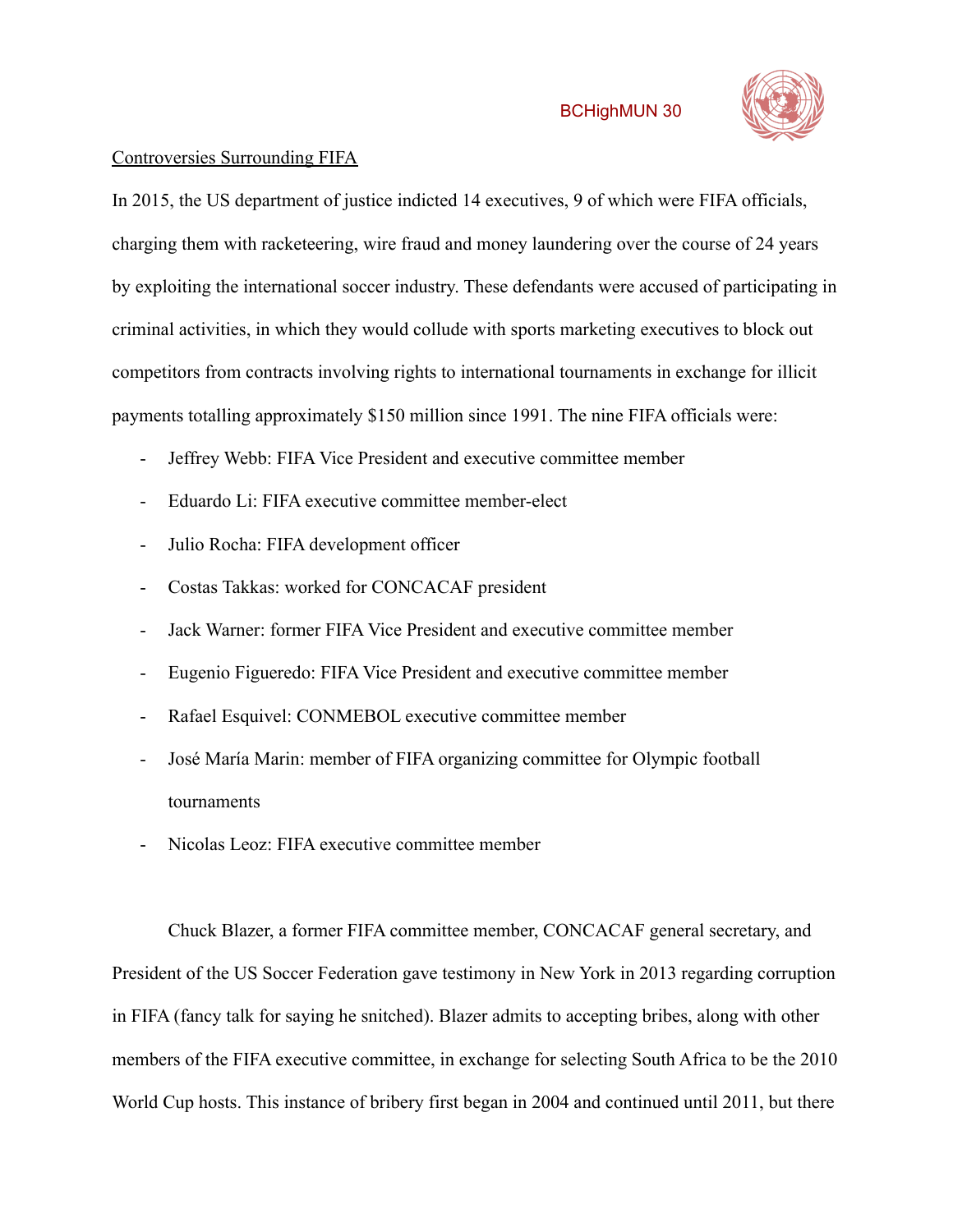

were many more. In the 2015 indictment of FIFA officials, one of the allegations was of Jack Warner, the president of CONCACAF, having accepted bribes for Morocco's bid in the 1998 World Cup. Warner was also involved in the South Africa bribery by accepting \$10 million from FIFA and the South Africa selection committee in exchange for his vote.

Blazer also admitted to receiving bribes for the 1996, 1998, 2000, 2002, and 2003 Gold Cups, the majority of which he stored in offshore accounts. He failed to file his income tax returns between 2005 and 2010, leading to his apprehension by FBI and IRS agents in November of 2011. Rather than paying the millions of dollars in taxes he owed from commission through broadcasting contracts, he became an informant against other FIFA executives, going as far as secretly recording meetings with these executives

Sepp Blatter, the president of FIFA at the time, was excluded from the 2015 indictments, and he quickly stepped down from his position during the scandal. Six years later, he was accused, along with Michel Platini, by Swiss authorities of arranging a \$2 million payment. Both men were indicted for fraud, criminal mismanagement, and forgery, and led to an investigation that discovered FIFA's corruption. This investigation culminated in the aforementioned 2015 arrests, but Blatter was not included, despite being the reason for the investigation. The \$2 million payment to Platini as made at the same time as Blatter's FIFA presidency was being contested by Mohammed bin Hammam, the head of Asian soccer. Blatter claims it was a late payment for work that Platini did back in 1998, but was unable to be made earlier due to financial constraints. The Swiss prosecutors, however, see no legal basis for the payment and have determined that it "damaged FIFA's assists and unlawfully enriched Platini."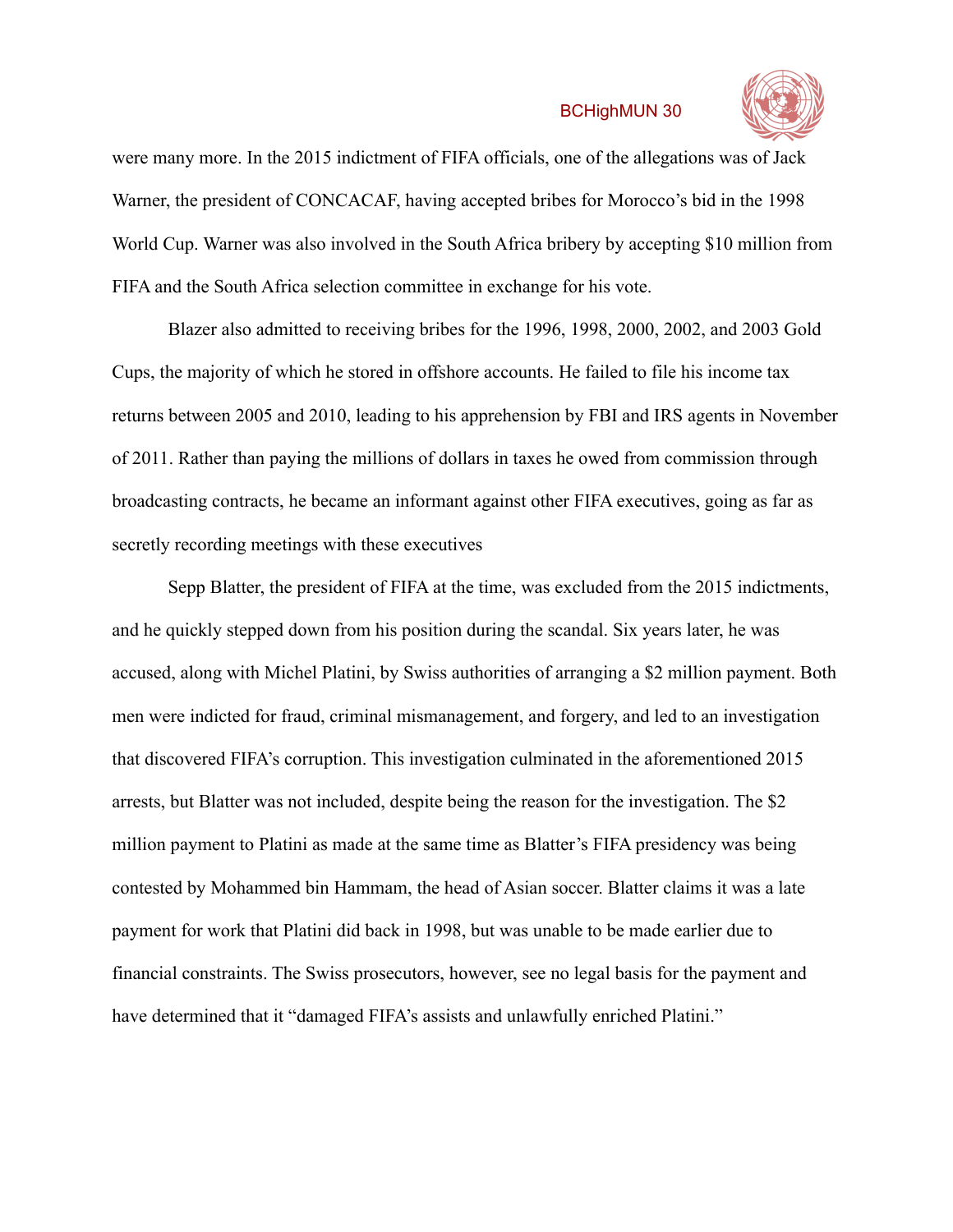

### Current Issue

In December of 2010, the FIFA Executive Committee selected Qatar to be the host for the 2022 World Cup. The bidding process to host a World Cup is a lengthy process, spanning around a decade in which selection committees from their respective countries must submit several applications of renewed interest, in which they outline the logistics of hosting the tournament as well as their financial plan. Qatar was chosen over other countries like the US and Japan, which immediately sparked controversy given Qatar's lack of existing infrastructure for such an event, as well as the numerous human rights violations occurring every day. Given the ethical violations and indictments of FIFA executives since the selection, people have begun to question the legitimacy of the 2022 host voting process. In fact, FIFA's inspection committee had actually labeled Qatar as a medium-high risk host.

French authorities began an investigation in 2019, with financial crime specialists to uncover any potential bribes that may have taken place to secure Qatar's bid, since over half of the 22 executive committee members have either been accused of or charged with corruption. The investigation centered around a meeting at the Élysée Palace, which took place just before the vote. Nicolas Sarkozy, the president of France at the time, met with Michel Platini, and Qatar's prime minister. Platini, who had an influential vote in the World Cup host decision, was supposedly surprised to see the Qatari at the meeting. Platini claims to have originally intended to vote for Qatar, and was meeting president Sarkozy to inform him of his vote. This claim is not corroborated by Sepp Blatter, who says that both had made an agreement in 2018 to vote for the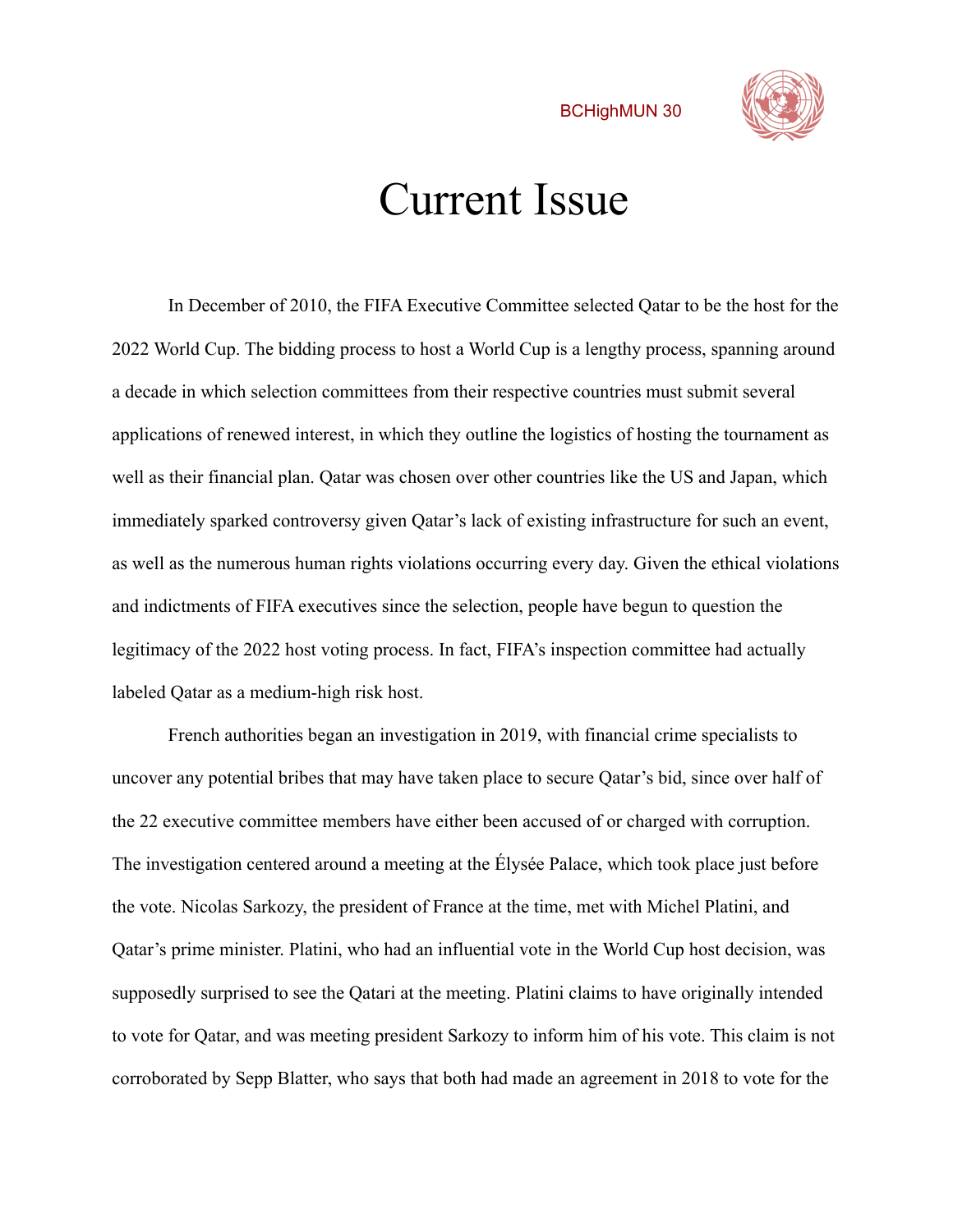

United States. Qatar obviously denies all accusations, and FIFA is justifying their verdict with their strategy to expand soccer into new territory.

#### Problems with Qatar Hosting

Although the cost of infrastructure for the tournament is estimated to be around \$300 billion (Russia only spent \$11 billion), Qatar wants to host because they hope to expand their tourism and business industry, and become a Middle East hotspot like Dubai. They are hoping to expand their economy by \$20 billion, which is around 10% of their GDP in 2019.

The most pressing concern regarding the World Cup being hosted in Qatar is the human rights violations. Under the Kafala system, millions of migrant workers from South Asia and Africa are being exploited for their labor to construct the venues. Under the kafala system, workers need permission from their employer to switch jobs, return home (their passports are confiscated) or open a bank account. Other violations include a patriarchal system by which women's personal decisions rely on approval by a male family member, and the criminalization of homosexuality, however World Cup officials agree to allow promotion of homosexuality in stadiums. As a result of these conditions, over 6,500 migrant workers from India, Pakistan, Nepal, Bangladesh, and Sri Lanka alone have died since Qatar won the bid. That amounts to around 12 workers dying each week, and does not even account for the workers sent by other countries like the Philippines and Kenya. The high death toll is due to the poor working conditions and extreme summer heat.

A less serious concern in comparison, yet still very inconvenient is the weather during the summer. In Qatar, temperatures can reach up to 110ºF, making it extremely difficult to play football. FIFA has decided to push the World Cup to November-December as opposed to the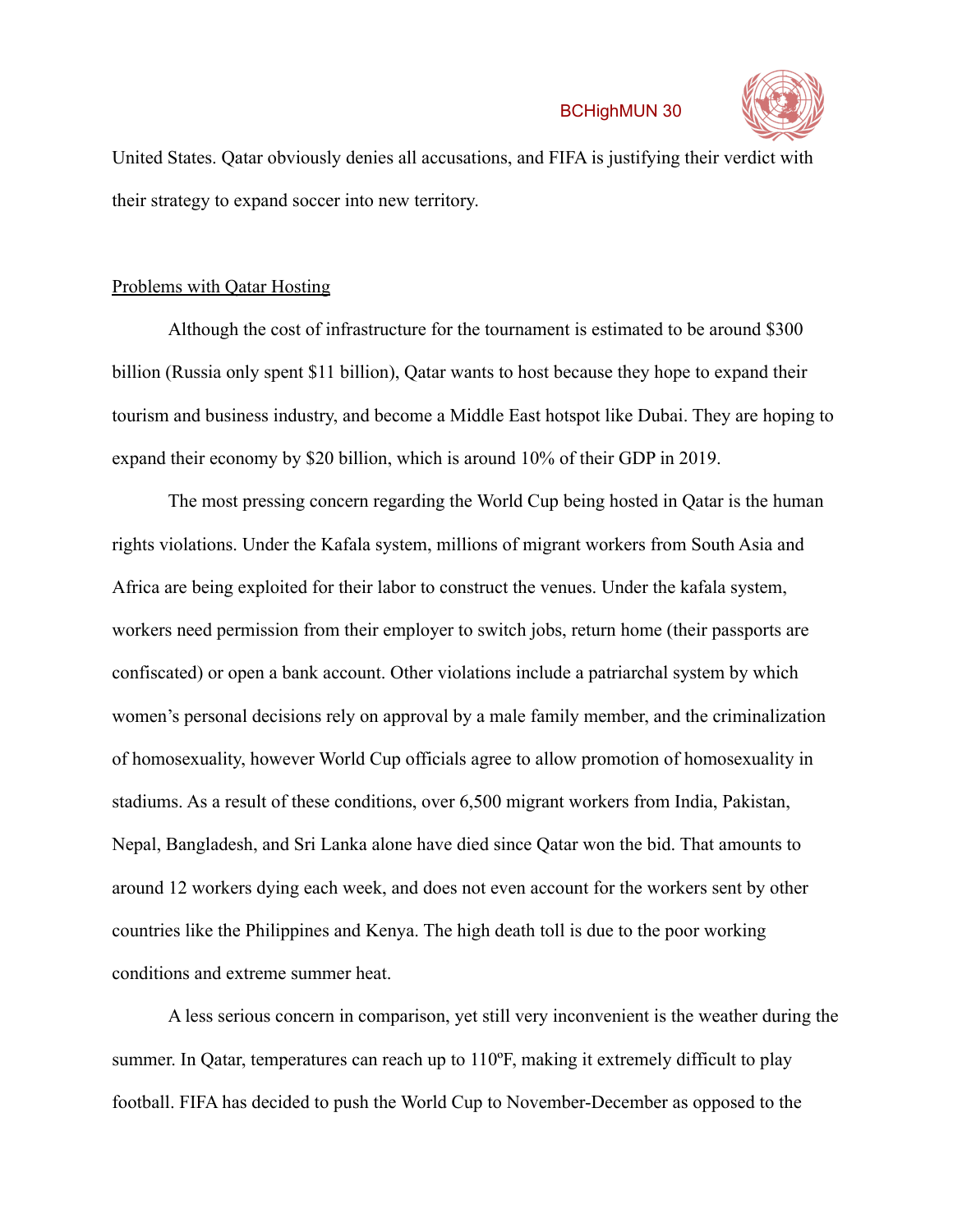

conventional June-July months as a solution. This scheduling will come into conflict with domestic leagues such as the Premier League, La Liga, Ligue 1, Bundesliga, and Serie A, all of which have a recess in the summer, but under normal circumstances would have scheduled games in the winter.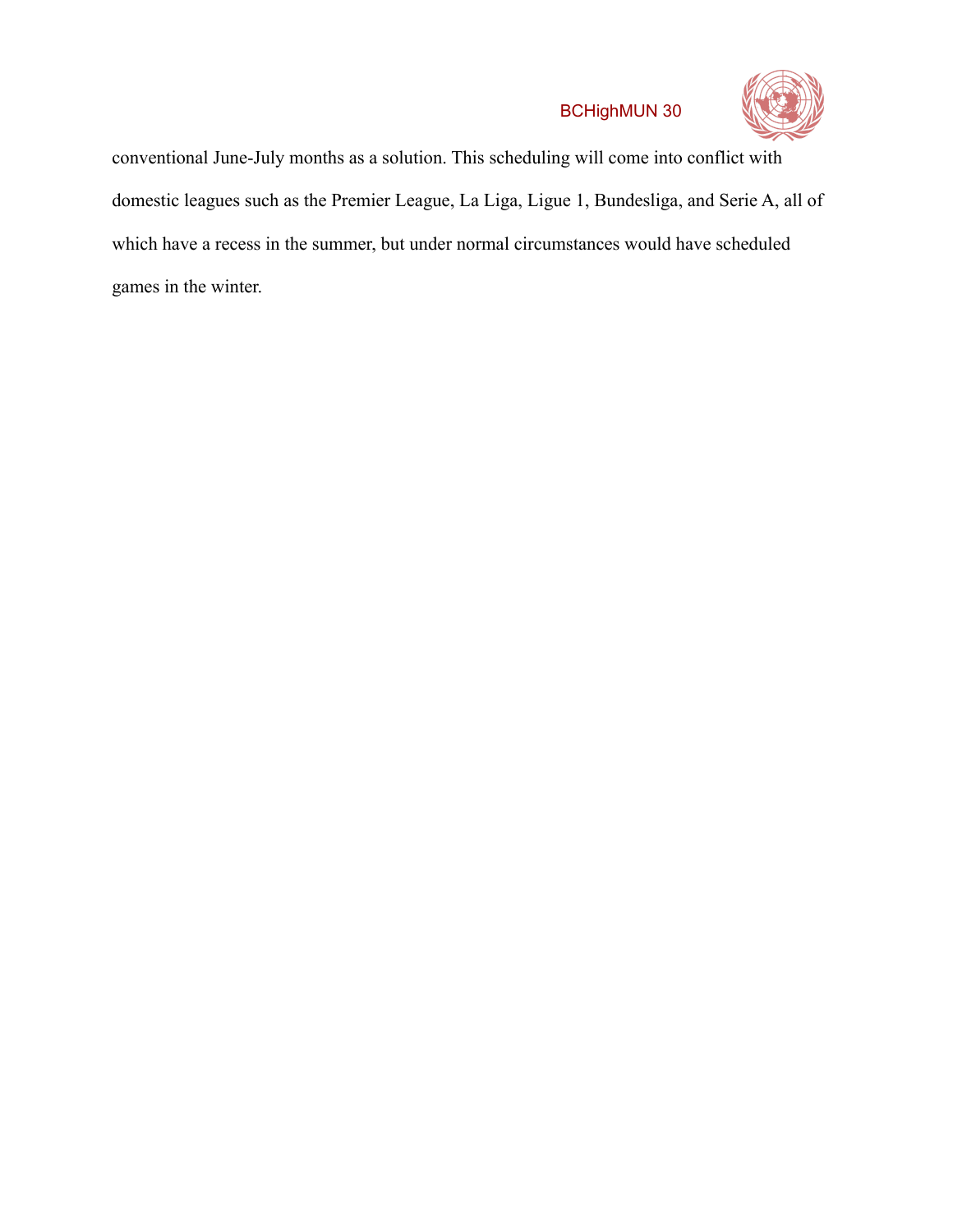

### Delegate Positions

FIFA Executives - These delegates hold some of the highest positions of power within FIFA. They do not fall in the extreme sides of the argument, and their main goal is to improve FIFA's reputation with the public. Note: none of these members took part in the allegedly rigged election for the 2018 and 2022 World Cup hosts, but that does not mean that they aren't susceptible to bribes…

- Gianni Infantino: President of FIFA
- Shaikh Salman Bin Ebrahim: VP FIFA Executive Committee
- Alejandro Domingues: VP FIFA Executive Committee
- Vittorio Montagliani: VP FIFA Executive Committee
- Aleksander Ceferin: VP FIFA Executive Committee
- Sandor Csanyi: VP FIFA Executive Committee
- Lambert Maltock: VP FIFA Executive Committee

FIFA Ethics Committee: Committee responsible for investigating infringements on FIFA's Code of Ethics. They launched an investigation on several members of the Executive Committee during the 2015 scandal. These members will look to ensure that no illegal activity occurred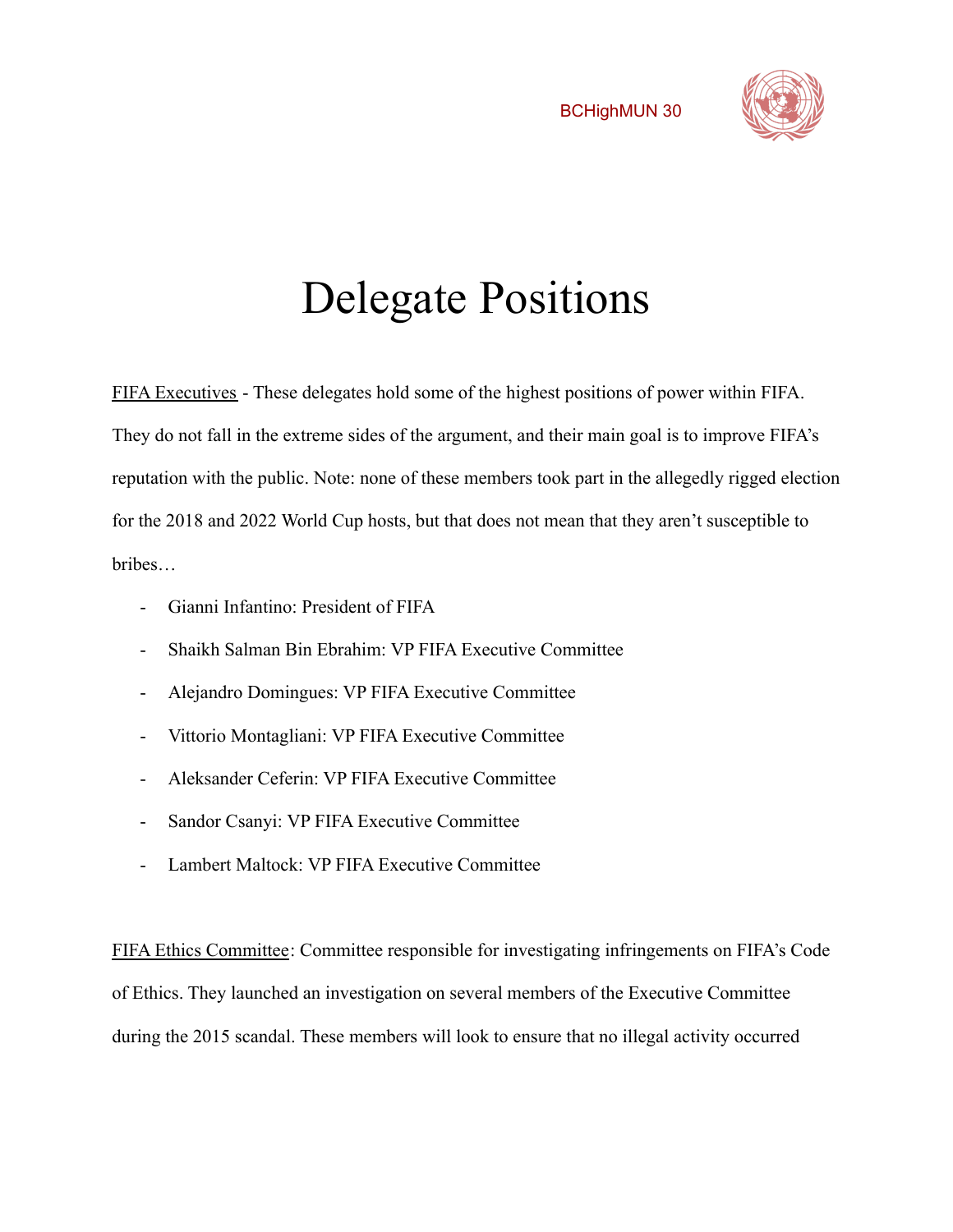

during the World Cup host selection or in this committee. They may want to work together with the prosecutors to emphasize investigations into FIFA.

- Martin Ngoga: Chairman
- Vassilios Skouris: Chairman
- Bruno de Vita: Deputy Chairman
- Fiti Sunia: Deputy Chairman
- Parusuraman Subramanian: Deputy Chairman
- Maria Claudia Rojas: Deputy Chairwoman

Qatar-Affiliated - On paper, hosting the World Cup will greatly benefit the country by putting it on the map. These people are obviously in favor of keeping the status quo. Their main goal is to convince the rest of the committee that there was no corruption, and that Qatar is the right choice for 2022.

- Tamim bin Hamad Al Thani: Emir of Qatar
- Khalid bin Khalifa bin Abdulaziz: Prime minister of Qatar
- Hamad Bin Khalifa Bin Ahmen Al-Thani: President Qatar Football Association (Not to be confused with Hamad bin Khalifa Al Than, the former Emir of Qatar)
- Nasser Al-Khater: CEO of 2022 World Cup

Prosecutors - These are government officials from organizations that have played a role in past and present FIFA scandals, either through investigations or arresting guilty parties. These people will be the most suspicious of the 2022 World Cup host selection. If a resolution includes some type of investigation or arresting certain individuals, support from these characters would be helpful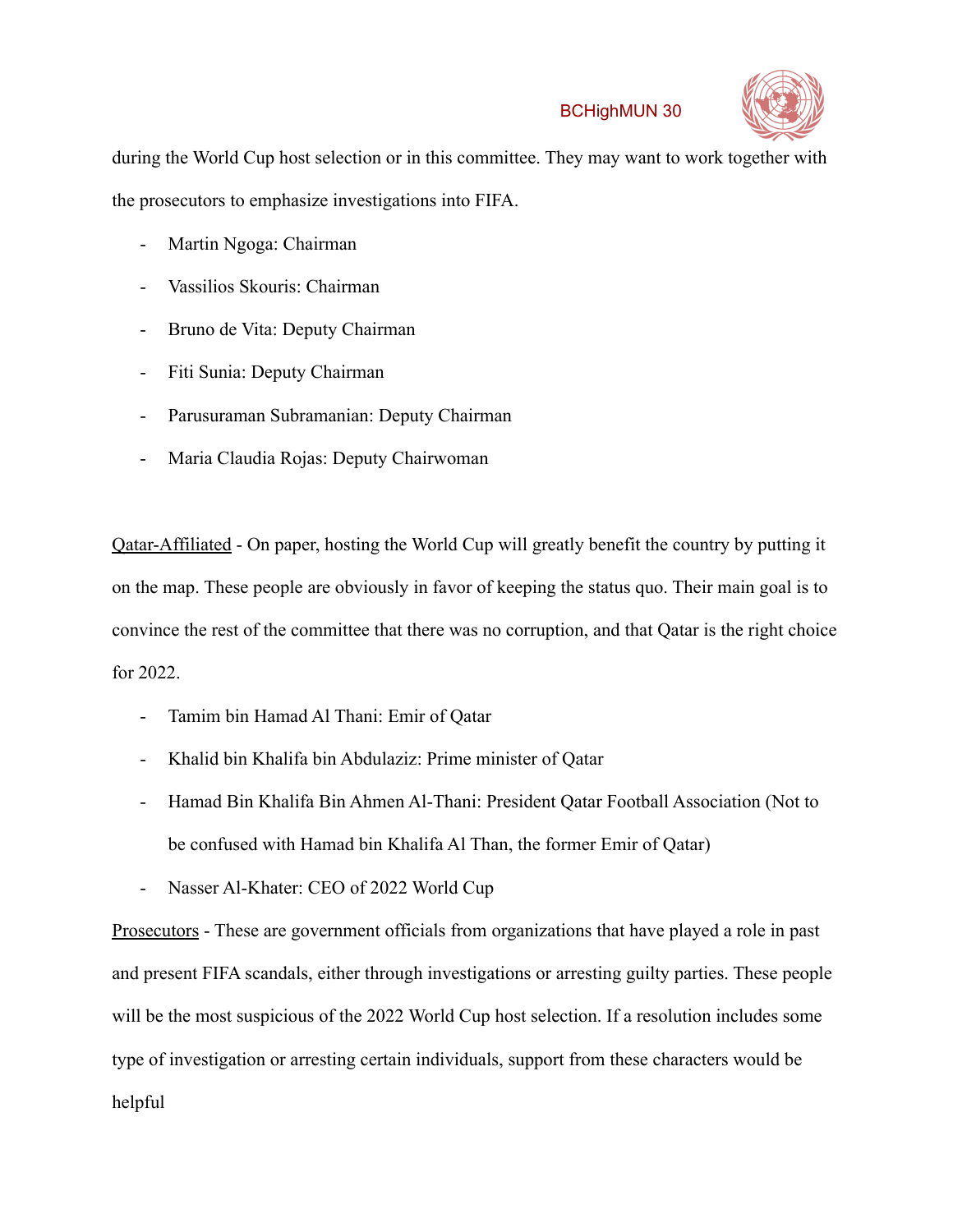

- Michael Lauber: Attorney General, Switzerland
- William Barr: Attorney General, USA
- Jean Michel Gentil: Investigative Judge, France (criminal investigation are performed through this position)
- Michael J. Garcia: US Attorney for New York (investigated FIFA's actions in the voting for the World Cup 2018 and 2022 host countries)

Members of the 2010 FIFA Executive Committee - This is the committee that took part in the controversial 2018 and 2022 World Cup host decisions, and was subject to the scandal of 2015. However, the Qatari Emir was insistent that the members that could, should participate in this committee (I wonder why…) because of the unique perspective that they will bring, and perhaps be able to prove their innocence. It is important to note that none of these people were arrested during the raids.

- Hany Abo Rida
- Jacques Anouma
- Marios Lefkaritis
- Senes Erzik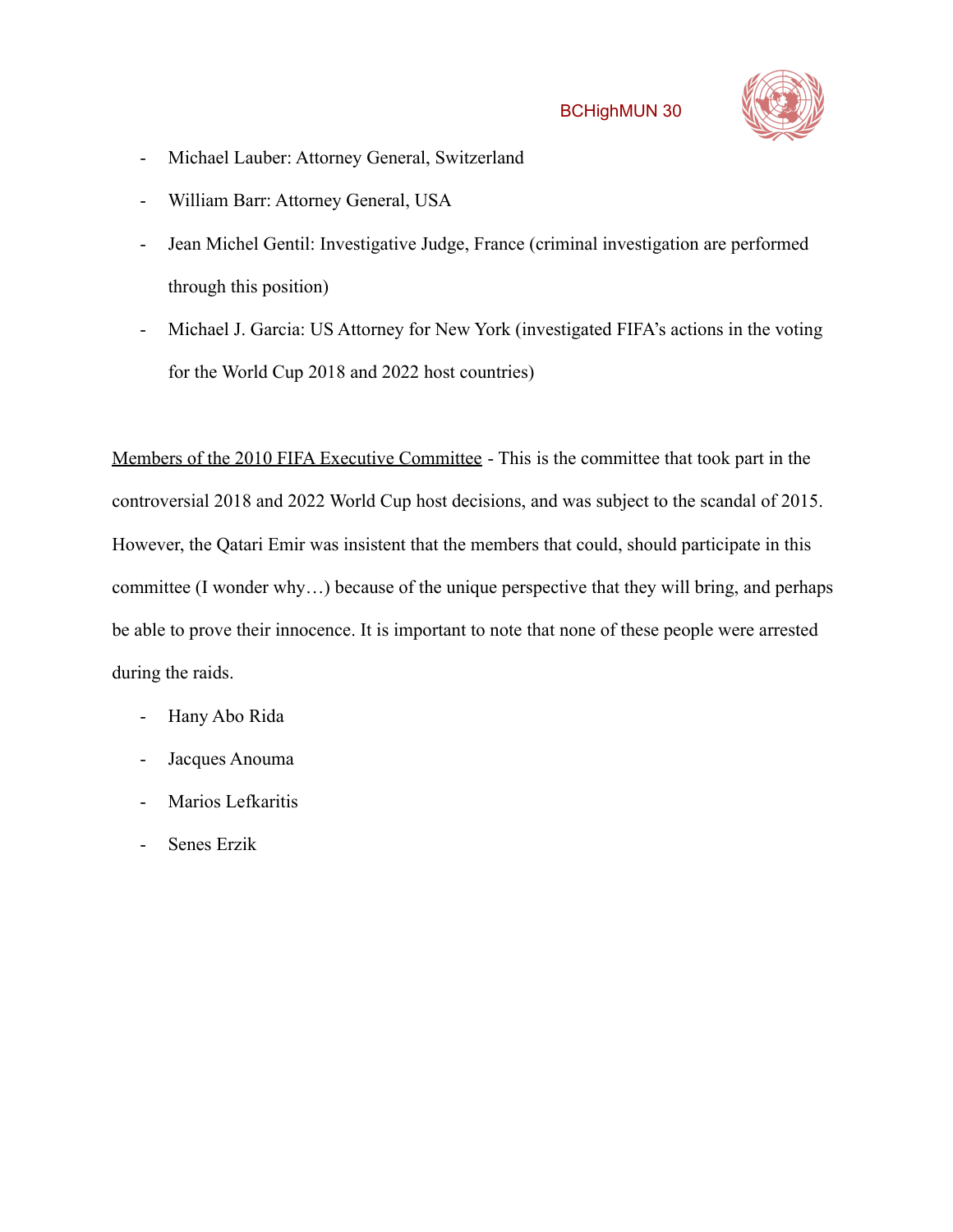

### Questions to Consider

- 1. Should there be a change to the selection process for the World Cup hosts? Should more entities be involved in this decision other than the FIFA Executive Committee? What are potential ways to limit the possibility of corruption in this decision
- 2. Is it necessary to launch another internal investigation to uncover any further bribes, unethical behavior, or gross incompetence that has occured at FIFA?
- 3. Should the Qatar 2022 bid be re-evaluated by a separate committee? What would you look into, and how would you decide which country would replace Qatar?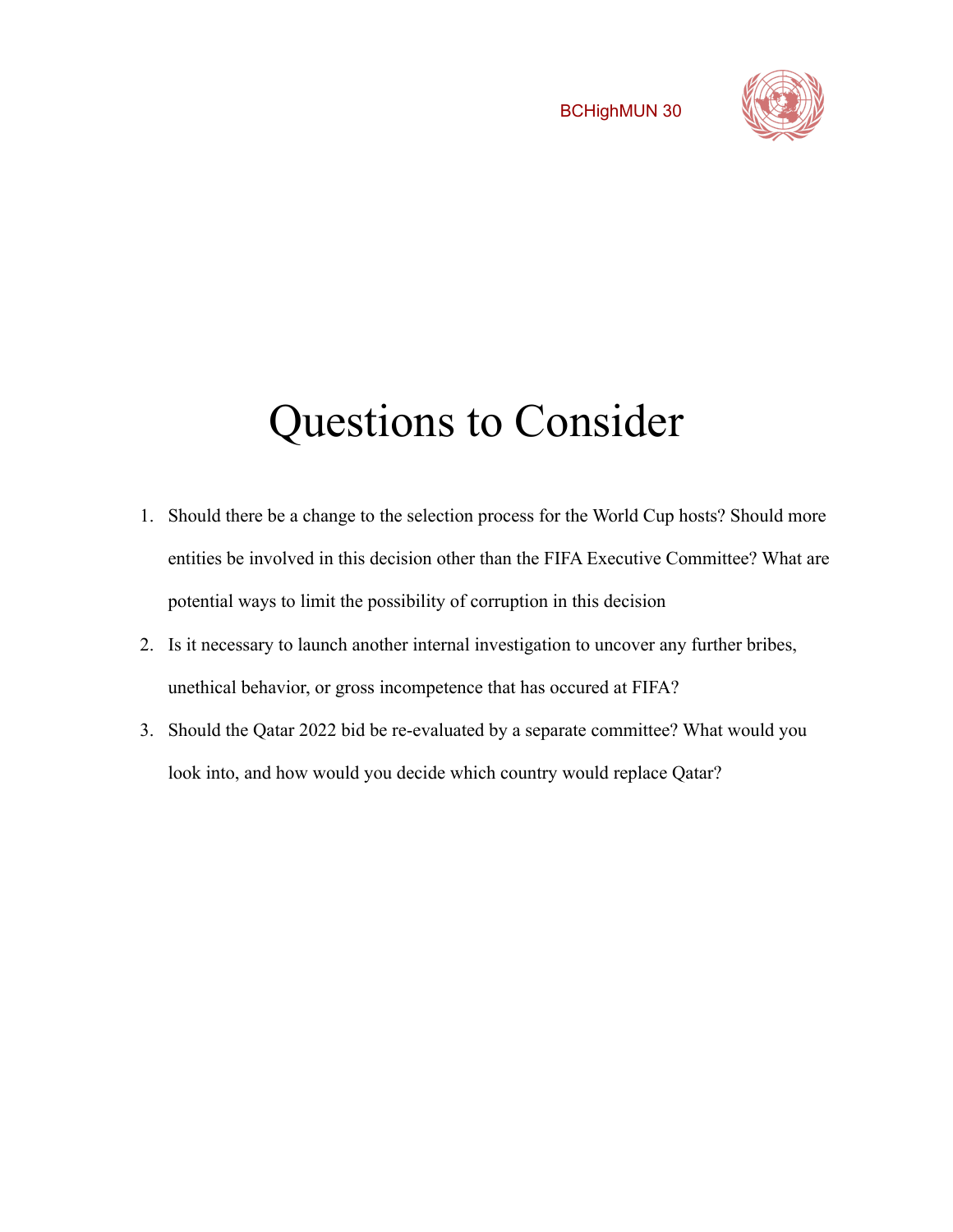

Now that you have read through this guide, enjoy this video of a comedian throwing money at Sepp Blatter during a press conference: <https://www.youtube.com/watch?v=opRFiQY2yrc>

### Works Cited

1. Bestall, Paul, et al. "Analyzing How the World Cup Bidding Process Works." *World Soccer Talk*, 31 Oct. 2014, https://worldsoccertalk.com/2014/10/30/analyzing-how-the-world-cup-bidding-process-w

orks/.

- 2. *Bloomberg.com*, Bloomberg, https://www.bloomberg.com/news/articles/2021-06-21/why-qatar-is-a-controversial-venu e-for-2022-world-cup-quicktake.
- 3. "FIFA Corruption Crisis: Key Questions Answered." *BBC News*, BBC, 21 Dec. 2015, https://www.bbc.com/news/world-europe-32897066.
- 4. "FIFA Council." *FIFA Launches Groundbreaking FIFA Talent Development Scheme*, https://www.fifa.com/about-fifa/organisation/fifa-council.
- 5. *FIFA Executive Committee d3n8a8pro7vhmx.Cloudfront.net*. https://d3n8a8pro7vhmx.cloudfront.net/eaglemunc/pages/119/attachments/original/14772 59957/FIFA\_Background\_Guide.pdf?1477259957.